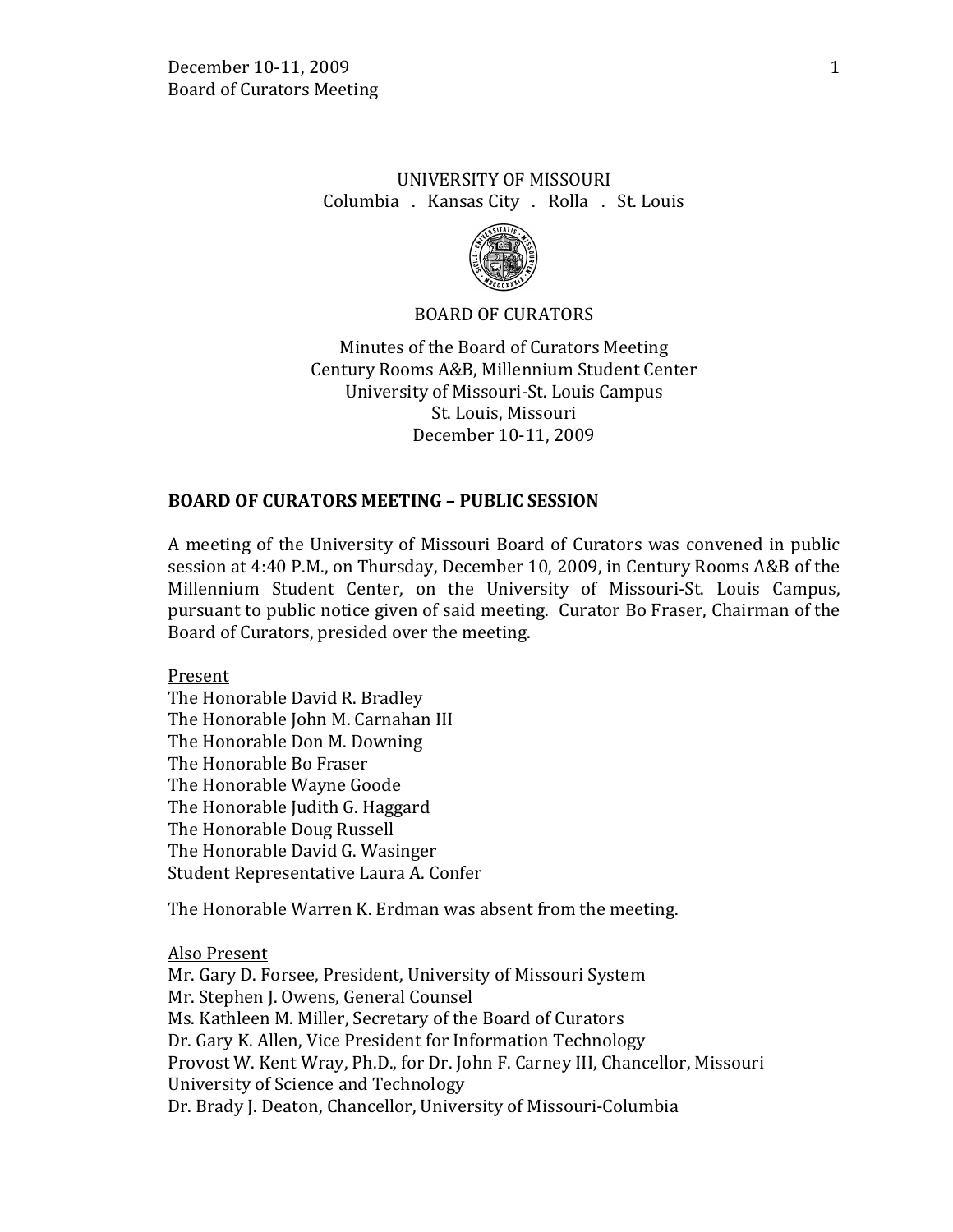Dr. Thomas F. George, Chancellor, University of Missouri-St. Louis Dr. Steven Graham, Senior Associate Vice President for Academic Affairs Mr. Stephen C. Knorr, Vice President for Government Relations Mr. Leo E. Morton, Chancellor, University of Missouri-Kansas City Dr. Michael F. Nichols, Vice President for Research and Economic Development Dr. Betsy Rodriguez, Vice President for Human Resources Ms. Jennifer Hollingshead, Assistant Director University Communications Media Representatives

Ms. Natalie "Nikki" Krawitz, Vice President for Finance and Administration, Dr. John F. Carney III, Chancellor, Missouri University of Science and Technology, Dr. David R. Russell, Senior Associate Vice President and Chief of Staff, and Ms. Cindy Pollard, Associate Vice President of Strategic Communications were absent from the meeting.

It was moved by Curator Downing and seconded by Curator Haggard, that

there shall be an executive session with a closed record and closed vote of the Board

of Curators meeting, on Thursday, December 10, 2009, and as needed on Friday,

December 11, 2009, for consideration of:

- **Section 610.021(1), RSMo**, relating to matters identified in that provision, which include legal actions, causes of action or litigation, and confidential or privileged communications with counsel; and
- **Section 610.021(2), RSMo**, relating to matters identified in that provision, which include leasing, purchase, or sale of real estate; and
- **Section 610.021(3), RSMo**, relating to matters identified in that provision, which include hiring, firing, disciplining, or promoting of particular employees; and
- **Section 610.021(12), RSMo**, relating to matters identified in that provision, which include sealed bids and related documents and sealed proposals and related documents or documents related to a negotiated contract; and
- **Section 610.021(13), RSMo**, relating to matters identified in that provision, which include individually identifiable personnel records, performance ratings, or records pertaining to employees or applicants for employment; and
- **Section 610.021(17), RSMo**, relating to matters identified in that provision, which include confidential or privileged communications between a public governmental body and its auditor.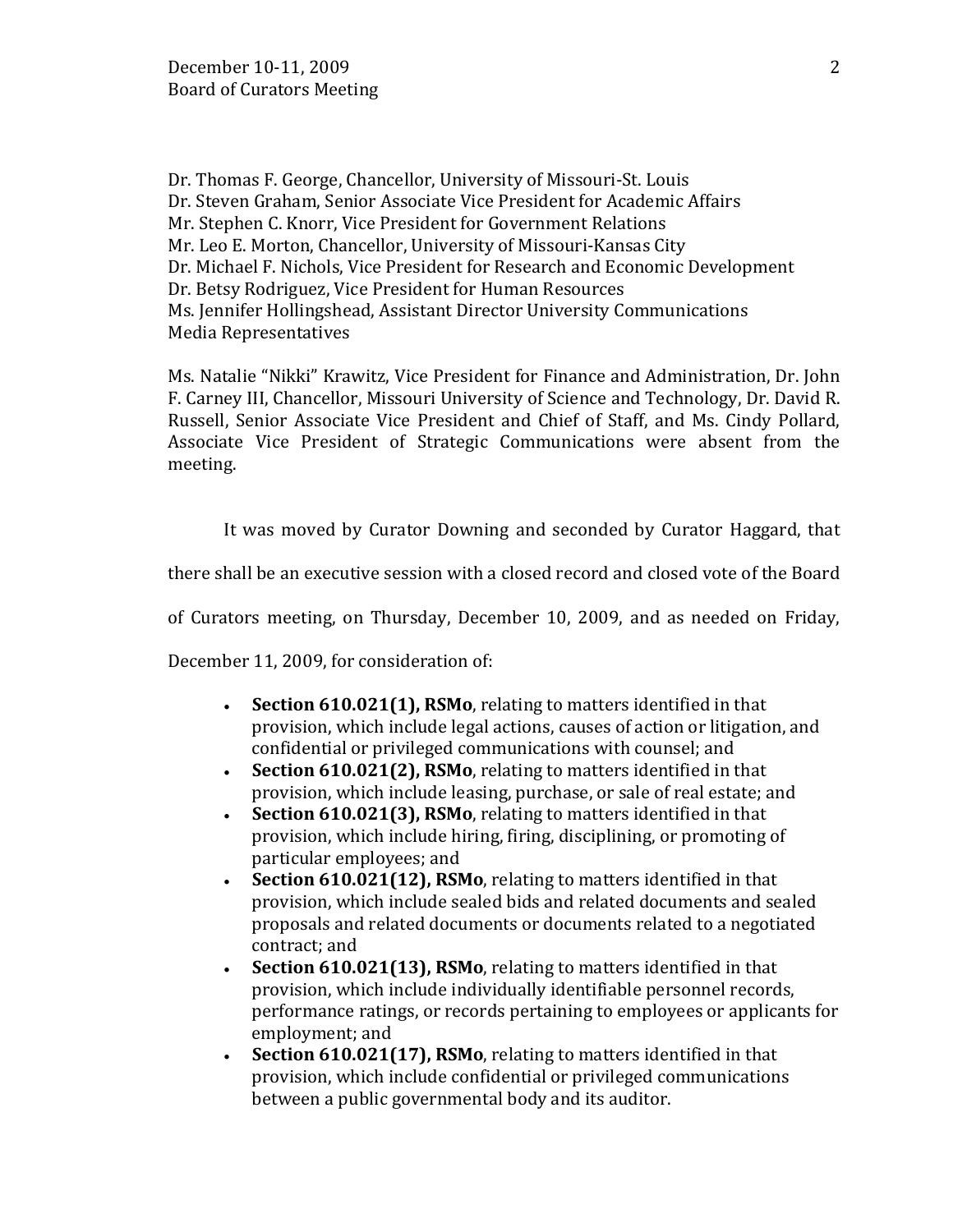Roll call vote:

Curator Bradley voted yes. Curator Carnahan voted yes. Curator Downing voted yes. Curator Erdman was absent. Curator Fraser voted yes. Curator Goode voted yes. Curator Haggard voted yes. Curator Russell voted yes. Curator Wasinger voted yes.

The motion carried.

Meeting Break – 4:40 P.M., December 10, 2009

## **BOARD OF CURATORS MEETING – EXECUTIVE SESSION**

A meeting of the University of Missouri Board of Curators was convened in executive session at 4:50 P.M., on Thursday, December 10, 2009, in Century Rooms A&B of the Millennium Student Center, on the University of Missouri-St. Louis campus, pursuant to public notice given of said meeting. Curator Bo Fraser, Chairman of the Board of Curators, presided over the meeting.

Present

The Honorable David R. Bradley The Honorable John M. Carnahan III The Honorable Don M. Downing The Honorable Bo Fraser The Honorable Wayne Goode The Honorable Judith G. Haggard The Honorable Doug Russell The Honorable David G. Wasinger Student Representative Laura A. Confer

The Honorable Warren K. Erdman was absent from the meeting on December 10, 2009.

Also Present Mr. Gary D. Forsee, President, University of Missouri System Mr. Stephen J. Owens, General Counsel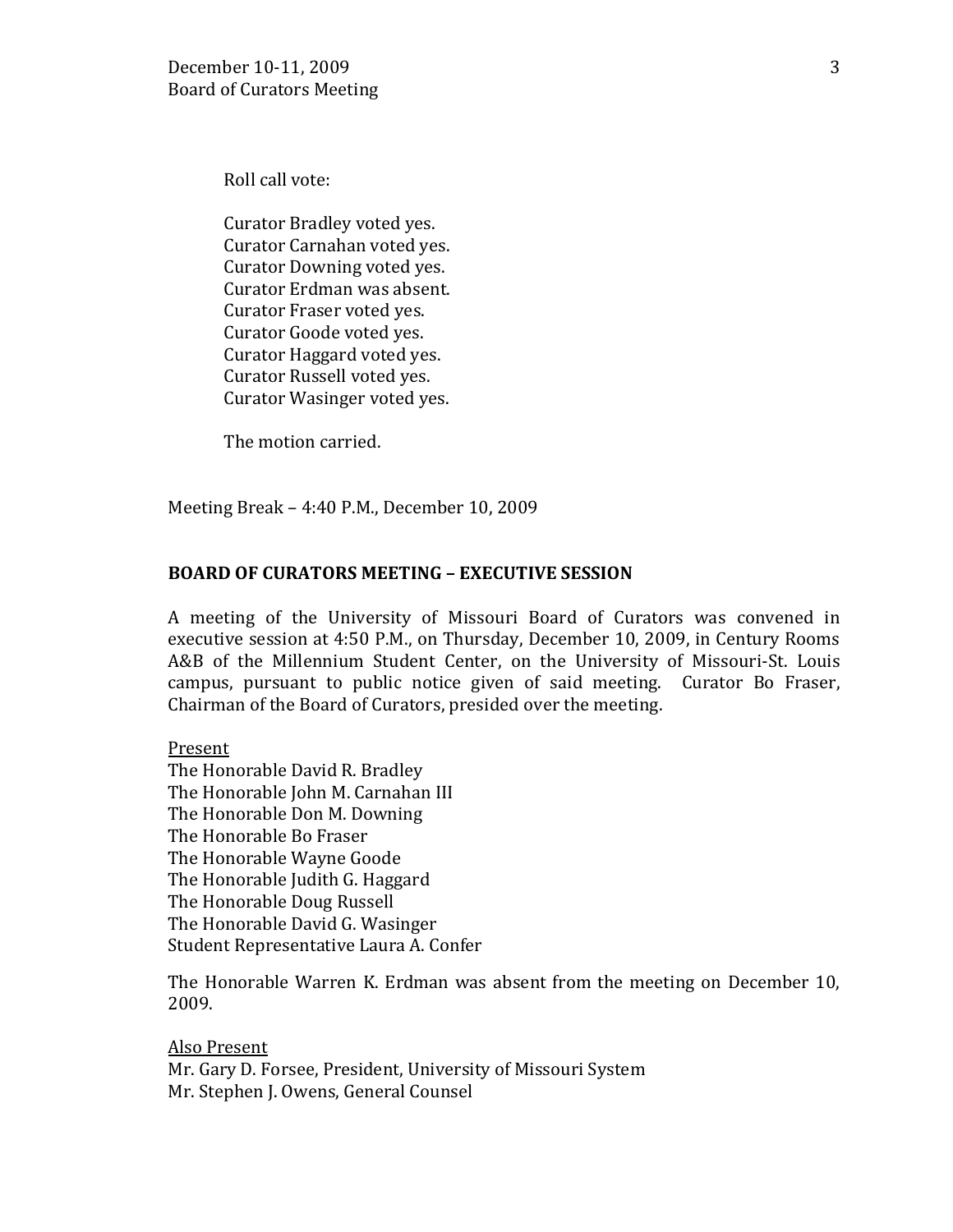Ms. Kathleen M. Miller, Secretary of the Board of Curators

Curators' Professorships – presented by Senior Associate Vice President Graham

It was recommended by Chancellor Deaton, endorsed by President Forsee,

recommended by the Academic, Student and External Affairs Committee, moved by

Curator Carnahan and seconded by Curator Haggard, that the following

recommendations be approved:

#### Professor Puncky Paul Heppner, MU

Upon the recommendation of Chancellor Deaton, the Provost and the Interim Dean of the College of Education, Professor Puncky Heppner shall be named to the position of University of Missouri Curators' Professor, effective January 1, 2010. Professor Heppner will receive a \$10,000 annual stipend as long as he holds this position. \$5,000 will go to increased compensation (salary and benefits less applicable taxes) with the remaining \$5,000 available for professional expenses associated with his teaching, research, or creative activities. In accordance with Collected Rules and Regulations 320.070, this appointment is for a period of five years which may be renewed at the discretion of the chancellor.

### Professor David H. Jonassen, MU

Upon the recommendation of Chancellor Deaton, the Provost and the Dean of the College of Education, Professor David H. Jonassen shall be named to the position of University of Missouri Curators' Professor, effective January 1, 2010. Professor Jonassen will receive a \$10,000 annual stipend as long as he holds this position. \$5,000 will go to increased compensation (salary and benefits less applicable taxes) with the remaining \$5,000 available for professional expenses associated with his teaching, research, or creative activities. In accordance with Collected Rules and Regulations 320.070, this appointment is for a period of five years which may be renewed at the discretion of the chancellor.

#### Professor Igor E. Verbitsky, MU

Upon the recommendation of Chancellor Deaton, the Provost, the Dean of the College of Arts and Science and the Chair of the Department of Mathematics, Professor Igor E. Verbitsky shall be named to the position of University of Missouri Curators' Professor, effective January 1, 2010. Professor Verbitsky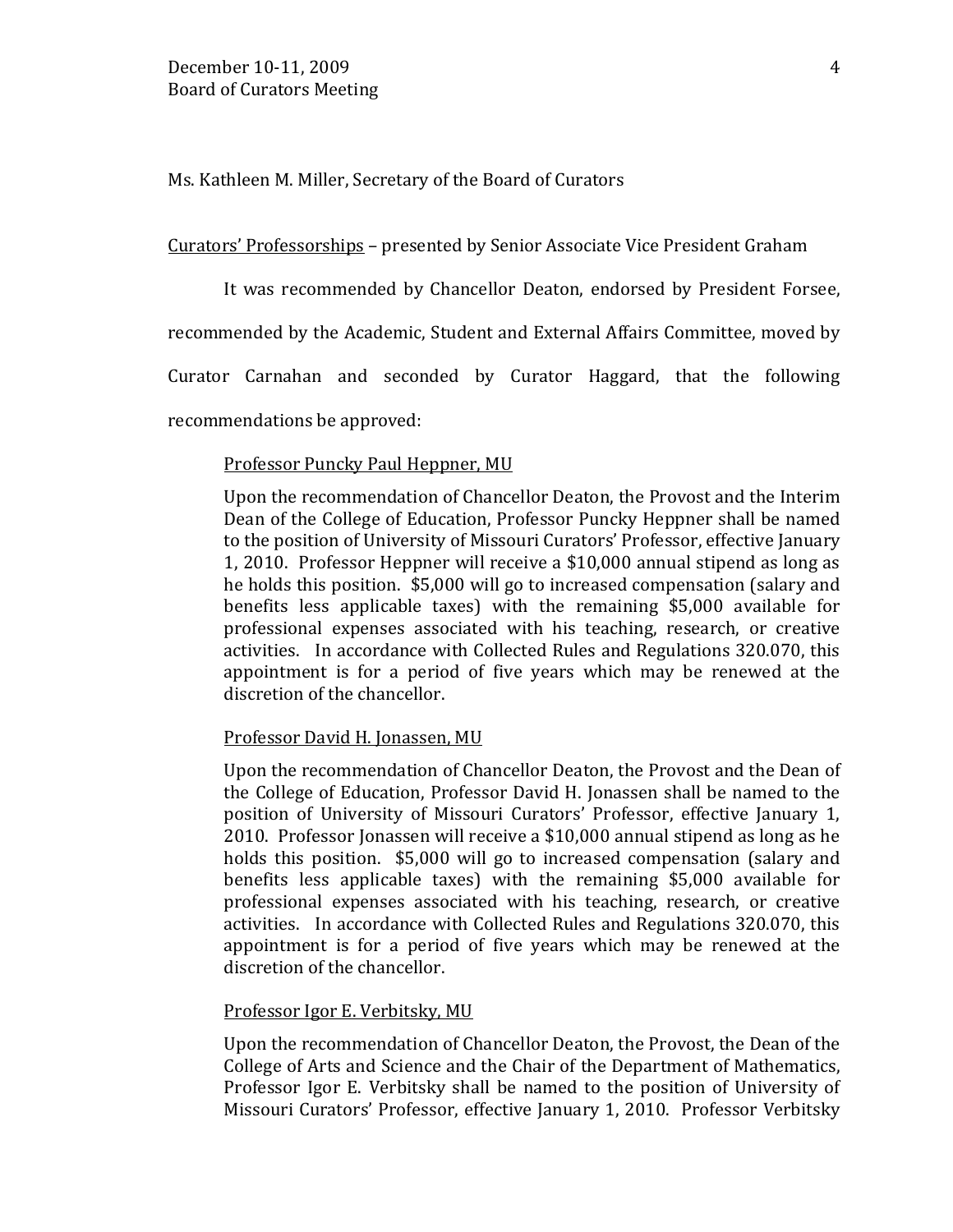will receive a \$10,000 annual stipend as long as he holds this position. \$5,000 will go to increased compensation (salary and benefits less applicable taxes) with the remaining \$5,000 available for professional expenses associated with his teaching, research, or creative activities. In accordance with Collected Rules and Regulations 320.070, this appointment is for a period of five years which may be renewed at the discretion of the chancellor.

## Professor Paul Weirich, MU

Upon the recommendation of Chancellor Deaton, the Provost and the Dean of the College of Arts and Science, and the Chair of the Department of Philosophy, Professor Paul Weirich shall be named to the position of University of Missouri Curators' Professor, effective January 1, 2010. Professor Weirich will receive a \$10,000 annual stipend as long as he holds this position. \$5,000 will go to increased compensation (salary and benefits less applicable taxes) with the remaining \$5,000 available for professional expenses associated with his teaching, research, or creative activities. In expenses associated with his teaching, research, or creative activities. accordance with Collected Rules and Regulations 320.070, this appointment is for a period of five years which may be renewed at the discretion of the chancellor.

Complete nomination materials are on file with the Office of the Chancellor.

Roll call vote on the four curators' professorships for MU:

Curator Bradley voted yes. Curator Carnahan voted yes. Curator Downing voted yes. Curator Erdman was absent. Curator Fraser voted yes. Curator Goode voted yes. Curator Haggard voted yes. Curator Russell voted yes. Curator Wasinger voted yes.

The motion carried by a vote of eight and zero.

University President's Report to the Board of Curators – presented by President Forsee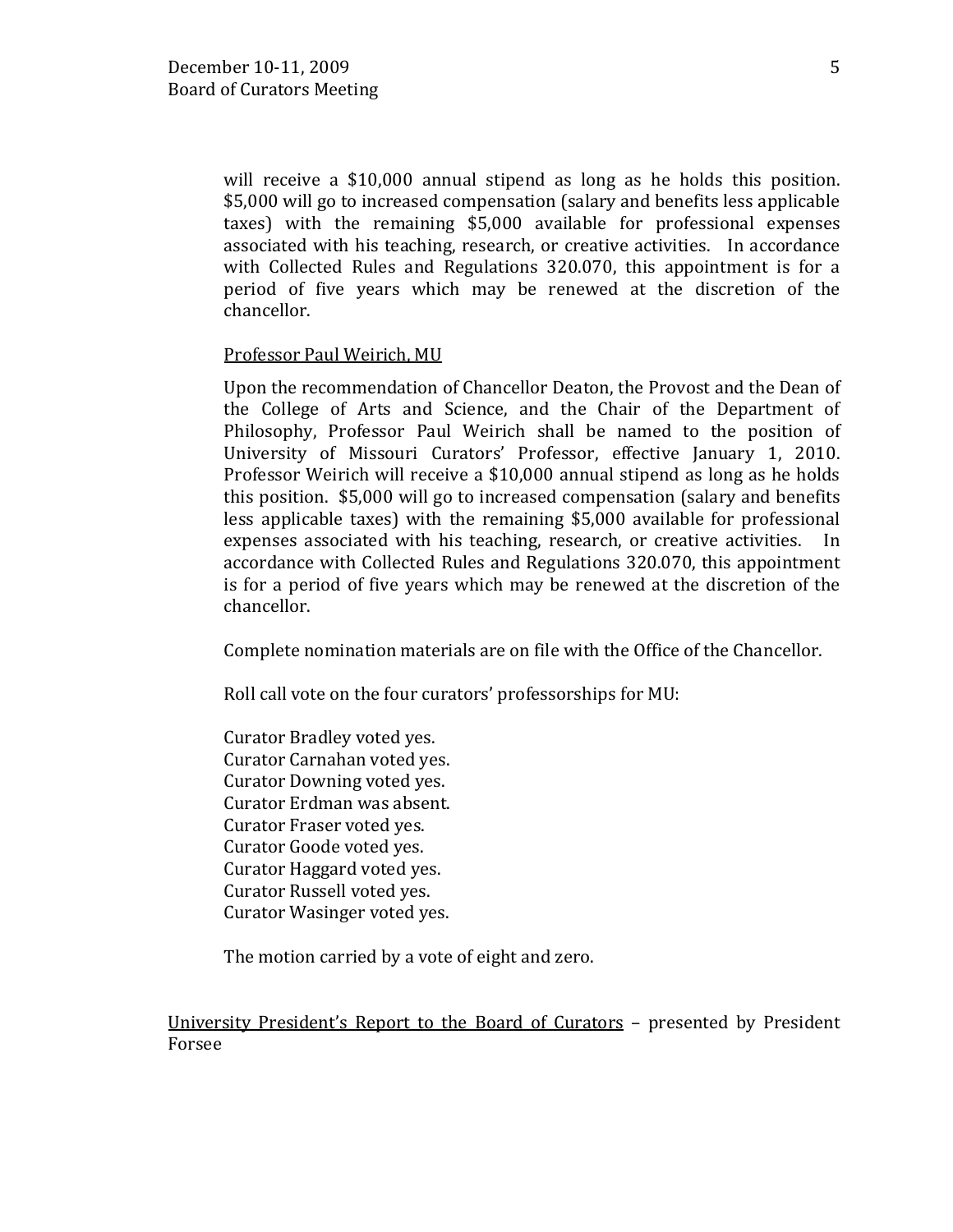General Counsel's Report to the Board of Curators – presented by General Counsel Owens

The Board of Curators meeting-executive session concluded at 6:00 P.M., on Thursday, December 10, 2009.

#### **Board of Curators Dinner Reception with Business Program**

Pilot House, Millennium Student Center, UM-St. Louis campus  $6:00 - 7:30$  P.M. Thursday, December 10, 2009

Present The Honorable David R. Bradley The Honorable John M. Carnahan III The Honorable Don M. Downing The Honorable Bo Fraser The Honorable Wayne Goode The Honorable Judith G. Haggard The Honorable Doug Russell The Honorable David G. Wasinger Student Representative Laura A. Confer

## Also Present

Mr. Gary D. Forsee, President, University of Missouri System Mr. Stephen J. Owens, General Counsel Ms. Kathleen M. Miller, Secretary of the Board of Curators Dr. Gary K. Allen, Vice President for Information Technology Dr. Glen Cope, Provost, University of Missouri-St. Louis Dr. Brady J. Deaton, Chancellor, University of Missouri-Columbia Dr. Brian Foster, Provost, University of Missouri-Columbia Dr. Thomas F. George, Chancellor, University of Missouri-St. Louis Dr. Steven Graham, Senior Associate Vice President for Academic Affairs Dr. Gail Hackett, Provost, University of Missouri-St. Louis Mr. Stephen C. Knorr, Vice President for Government Relations Mr. Leo E. Morton, Chancellor, University of Missouri-Kansas City Dr. Michael F. Nichols, Vice President for Research and Economic Development Dr. Betsy Rodriguez, Vice President for Human Resources Dr. W. Kent Wray, Provost, Missouri University of Science and Technology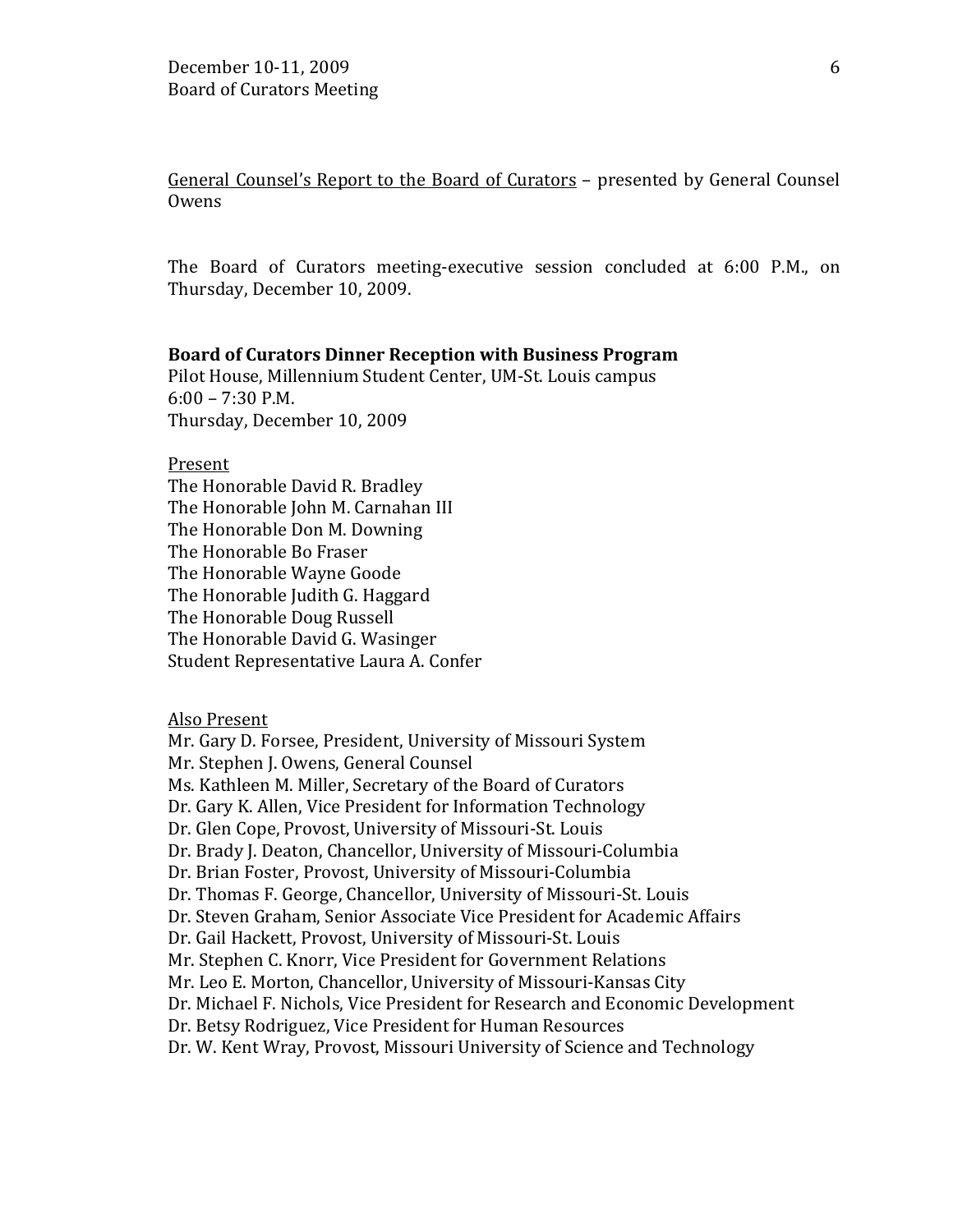Program: University of Missouri-St. Louis School of Nursing – presented by Juliann G. Sebastian, Dean of Nursing, UMSL

## **BOARD OF CURATORS MEETING – PUBLIC SESSION**

A meeting of the University of Missouri Board of Curators was convened in public session at 8:05 A.M., on Friday, December 11, 2009, in Century Rooms A&B of the Millennium Student Center, on the University of Missouri-St. Louis campus, pursuant to public notice given of said meeting. Curator Bo Fraser, Chairman of the Board of Curators, presided over the meeting.

Present

The Honorable David R. Bradley The Honorable John M. Carnahan III The Honorable Don M. Downing The Honorable Warren K. Erdman, via conference telephone The Honorable Bo Fraser The Honorable Wayne Goode The Honorable Judith G. Haggard The Honorable Doug Russell The Honorable David G. Wasinger Student Representative Laura A. Confer

Also Present

Mr. Gary D. Forsee, President, University of Missouri System Mr. Stephen J. Owens, General Counsel Ms. Kathleen M. Miller, Secretary of the Board of Curators Dr. Gary K. Allen, Vice President for Information Technology Provost Kent Wray, Ph.D., for Dr. John F. Carney III, Chancellor, Missouri University of Science and Technology Dr. Brady J. Deaton, Chancellor, University of Missouri-Columbia Dr. Thomas F. George, Chancellor, University of Missouri-St. Louis Dr. Steven Graham, Senior Associate Vice President for Academic Affairs Mr. Stephen C. Knorr, Vice President for Government Relations Mr. Leo E. Morton, Chancellor, University of Missouri-Kansas City Dr. Michael F. Nichols, Vice President for Research and Economic Development Dr. Betsy Rodriguez, Vice President for Human Resources Ms. Jennifer Hollingshead, Assistant Director University Communications Media Representatives

Ms. Natalie "Nikki" Krawitz, Vice President for Finance and Administration, Dr. John F. Carney III, Chancellor, Missouri University of Science and Technology, Dr. David R.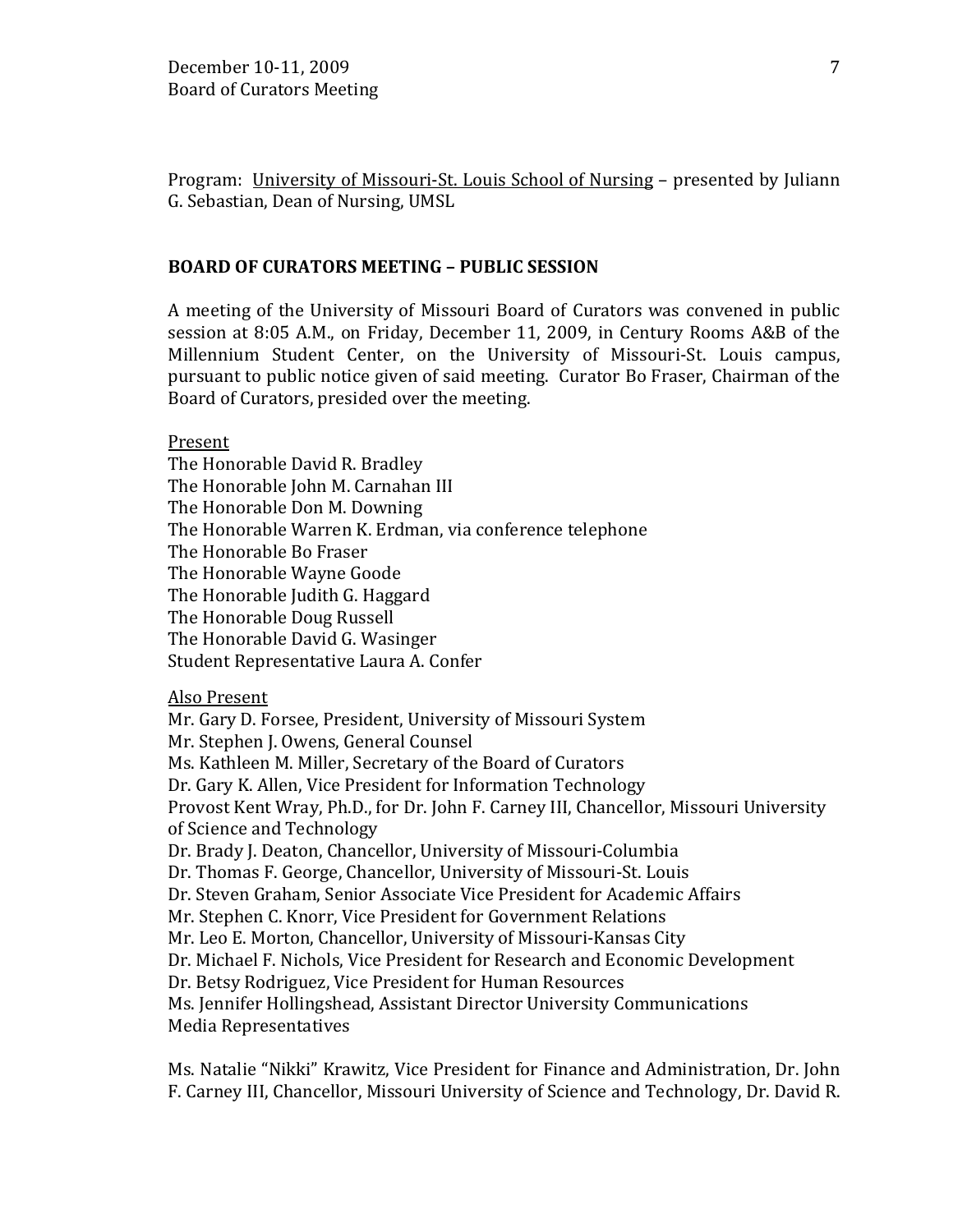Russell, Senior Associate Vice President and Chief of Staff, and Ms. Cindy Pollard, Associate Vice President of Strategic Communications were absent from the meeting.

Board Chairman's Report – presented by Chairman Fraser (transcription and slides on file)

University President's Report – presented by President Forsee (transcription and slides on file)

Budget: For a second year, UM will hold undergraduate tuition and fees flat. In return, the university will receive only a 5% budget cut in 2011.

Update on 2009 UM Five Key Initiatives:

- 1. Economic Development President Forsee
- 2. Accountability Measures President Forsee
- 3. Shared Services President Forsee
- 4. P-20 Task Force Report presented by Task Force Co-chairs Dan Lowry and Jay Goff (P-20 Final Report and presentation slides on file)
- 5. Outside-In Task Force Report presented by Task Force Member Mark Tranel

Chancellors' Reports (slides on file)

University of Missouri-Columbia – presented by Chancellor Deaton University of Missouri-Kansas City – presented by Chancellor Morton Missouri University of Science and Technology – presented by Provost Wray

State of the Campus Report: University of Missouri-St. Louis – presented by Chancellor George (slides on file)

### **Consent Agenda**

It was endorsed by President Forsee, moved by Curator Wasinger and

seconded by Curator Carnahan, that the following items be approved by consent

agenda:

1. Minutes of the Board of Curators Meeting: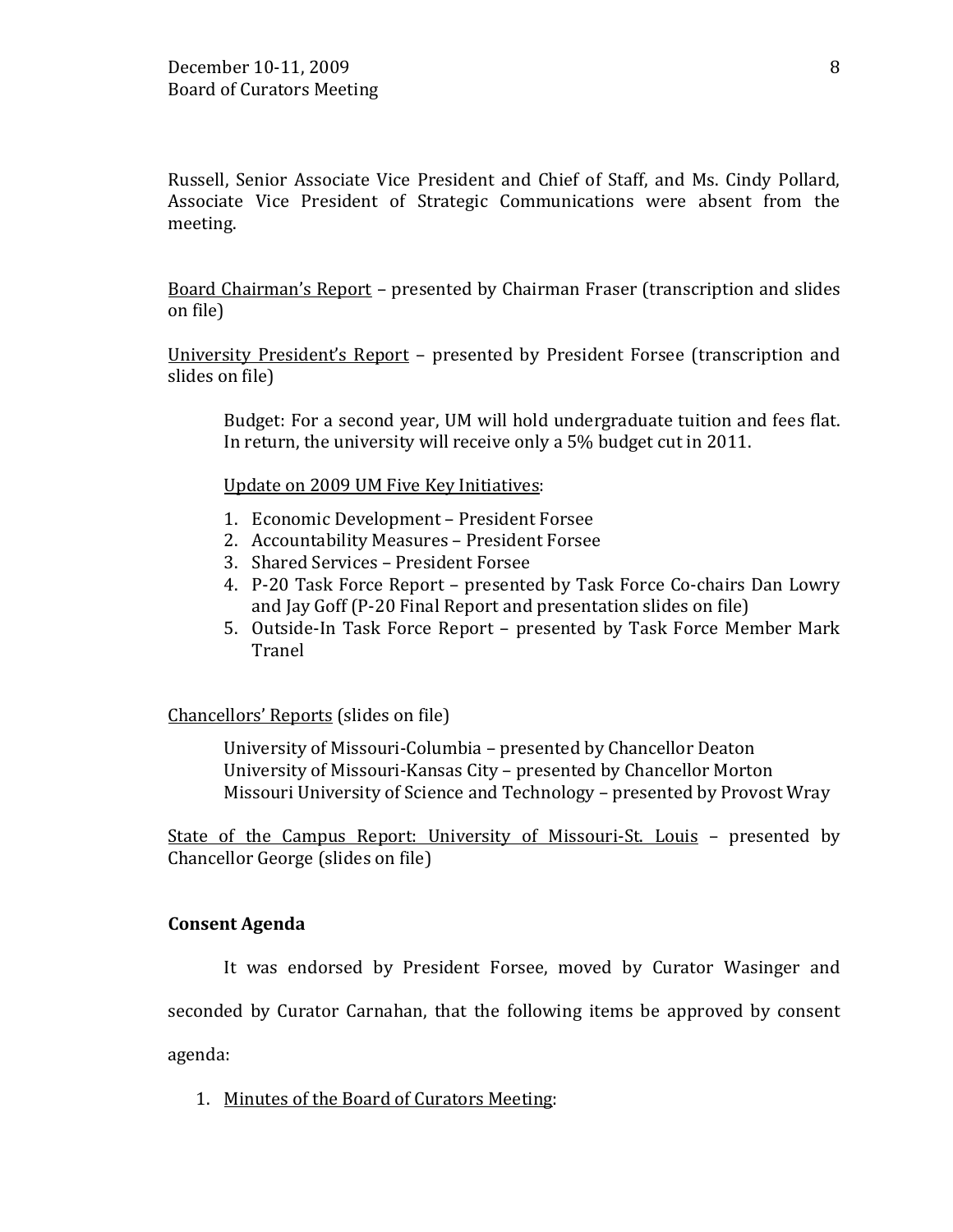Board of Curators meeting, October 22-23, 2009

Roll call vote of Consent Agenda:

Curator Bradley voted yes. Curator Carnahan voted yes. Curator Downing voted yes. Curator Erdman voted yes. Curator Fraser voted yes. Curator Goode voted yes. Curator Haggard voted yes. Curator Russell voted yes. Curator Wasinger voted yes.

The motion carried.

### **Academic, Student and External Affairs**

Committee Chairwoman Haggard provided a recap of the December 10, 2009, Academic, Student and External Affairs Committee meeting.

### **Information**

- 1. Enrollment Trends Report (tables summarizing student enrollment for the University of Missouri System and each of the four campuses over the past decade from 2000 to 2009 on file)
- 2. College Rankings Report (report slides on file)
- 3. Endowed Chairs Report (report slides on file)

Regarding distribution on the state match of endowed chairs: the endowment provides half of the distribution and state match provides the other half. The payout is five percent of the average of twelve quarters, which pays no less than 96% of the previous year and no more than 106%.

The board would like the next report on endowed chairs to include a column with financial breakdowns.

The minutes of the October 22, 2009, Board of Curators Academic, Student and External Affairs Committee meeting were approved by the Committee on December 10, 2009, as on file with the minutes of that meeting.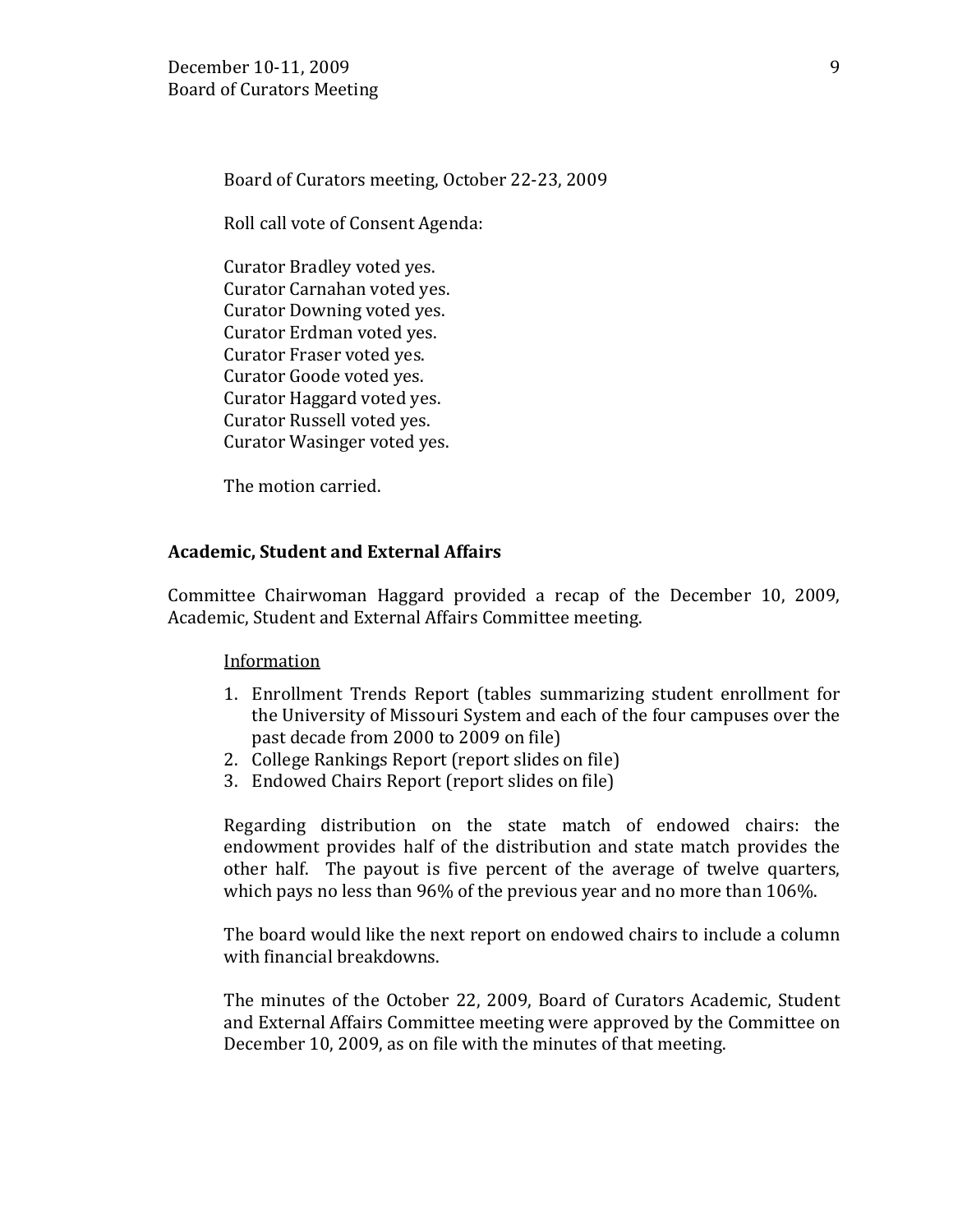## **Audit**

Committee Chairman Carnahan provided a recap of the December 10, 2009, Audit Committee meeting-public session.

## Information

- 1. Report on Best Practices for Audit Partner in Charge
- 2. Report on Best Practices for Audit Committee Closed Meetings
- 3. Review of Audit Committee Charter Matrix and Audit Plan for 2010 (matrix and plan on file)

The minutes of the October 22, 2009, Board of Curators Audit Committee meeting were approved by the Committee on December 10, 2009, as on file with the minutes of that meeting.

## **Finance**

Committee Chairman Russell provided a recap of the December 10, 2009, Finance Committee meeting.

## Information

- 1. Retirement Trust and Endowment Fund Investment Update (slides on file)
- 2. Extension of Trail, Missouri Research Park, UM

The minutes of the October 22, 2009, Board of Curators Finance Committee meeting were approved by the Committee on December 10, 2009, as on file with the minutes of that meeting.

**Asset Allocation for the Endowment Fund, UM (Rocaton report on Asset Allocation** for the Endowment Fund on file)

It was recommended by Vice President Krawitz, endorsed by President

Forsee, recommended by the Finance Committee, moved by Curator Russell and

seconded by Curator Downing, that the following recommendation be approved: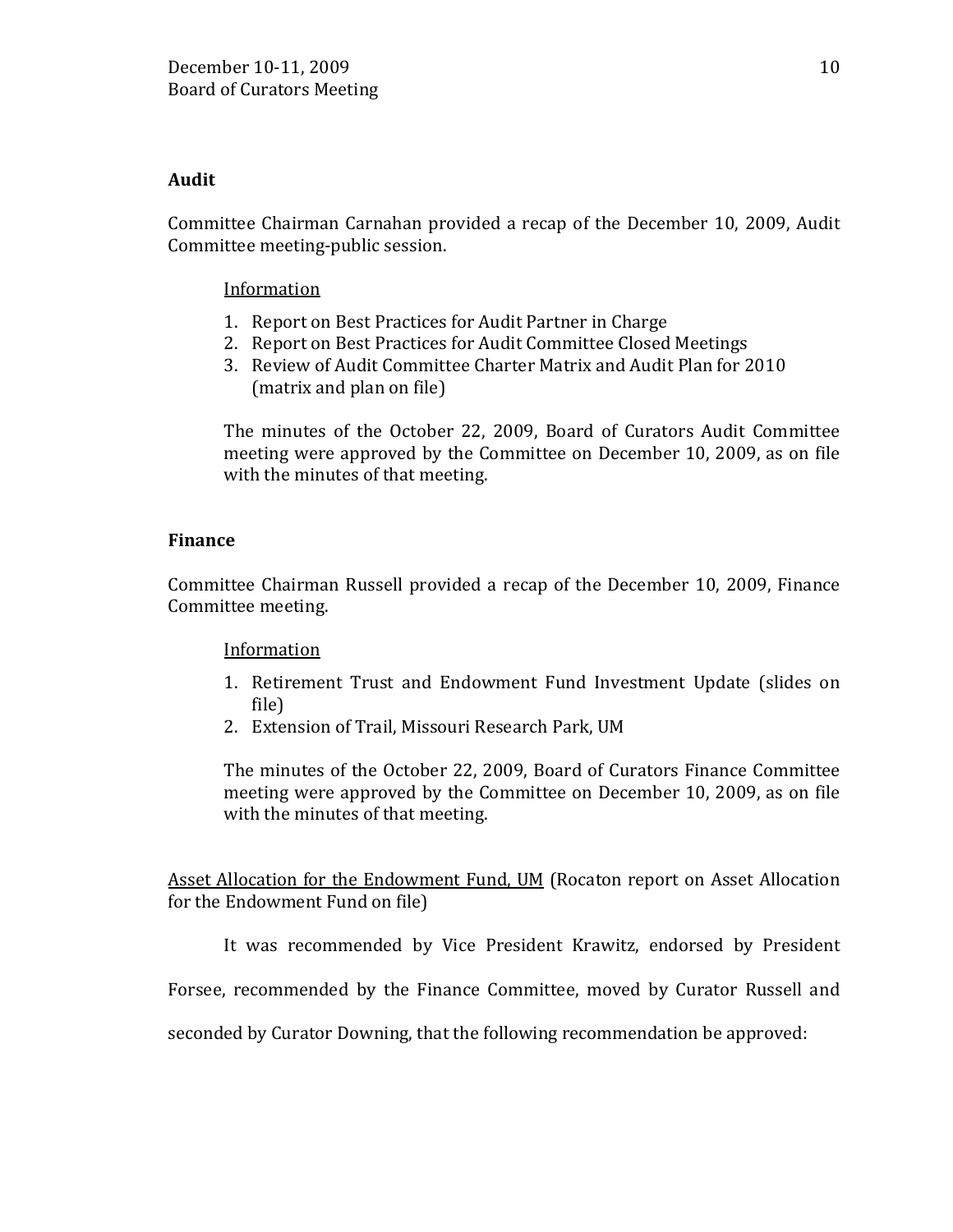the Asset Allocation for the Endowment Fund shall be modified to the proposed targets outlined in the presentation materials, as on file with the minutes of this meeting.

Roll call vote:

Curator Bradley voted yes. Curator Carnahan voted yes. Curator Downing voted yes. Curator Erdman voted yes. Curator Fraser voted yes. Curator Goode voted no. Curator Haggard voted yes. Curator Russell voted yes. Curator Wasinger voted no.

The motion carried by a vote of seven in favor and two opposed.

Hiring International Small Cap Equity Investment Managers for the Retirement, Disability and Death Benefit Plan, UM

It was recommended by Vice President Krawitz, endorsed by President

Forsee, recommended by the Finance Committee, moved by Curator Russell and

seconded by Curator Goode, that the following action be approved:

the Vice President for Finance and Administration shall be authorized to hire International Small Cap Equity managers Mondrian Investment Partners Limited, and Pyramis Global Advisors for up to a total of 5% of the University of Missouri Retirement, Disability and Death Benefit Plan.

Agreements entered into by the University are subject to review and approval by the Vice President for Finance and Administration and General Counsel.

Roll call vote:

Curator Bradley voted yes. Curator Carnahan voted yes. Curator Downing voted yes. Curator Erdman voted yes.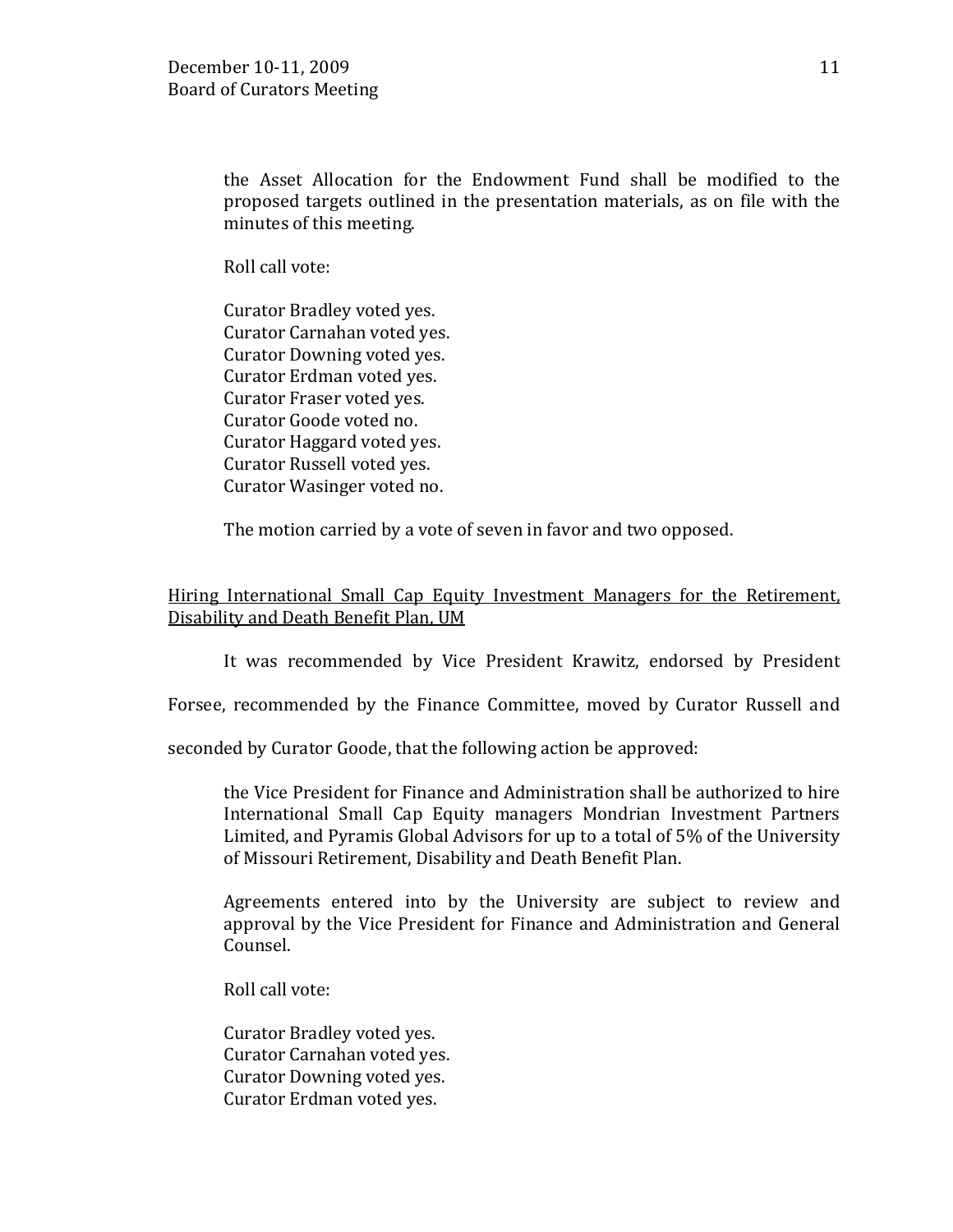Curator Fraser voted yes. Curator Goode voted yes. Curator Haggard voted yes. Curator Russell voted yes. Curator Wasinger voted yes.

The motion carried.

# Hiring International Small Cap equity, Emerging Market Debt; and High Yield/Bank Loans Investment Managers for the Endowment Fund, UM

It was recommended by Vice President Krawitz, endorsed by President

Forsee, recommended by the Finance Committee, moved by Curator Russell and

seconded by Curator Downing, that the following action be approved:

the Vice President for Finance and Administration shall be authorized to hire:

International Small Cap Equity managers Mondrian Investment Partners Limited, and Pyramis Global Advisors for up to a total of 7% of the University of Missouri Endowment Fund;

Emerging Market Debt managers Capital Guardian Trust Company, and Wellington Management Company for up to a total of 5% of the University of Missouri Endowment fund; and

High Yield/Bank Loans managers Shenkman Capital Management, and Oaktree Capital Management for up to a total of 6% of the University of Missouri Endowment Fund.

Agreements entered into by the University are subject to review and approval by the Vice President for Finance and Administration and General Counsel.

Roll call vote:

Curator Bradley voted yes. Curator Carnahan voted yes. Curator Downing voted yes. Curator Erdman voted yes. Curator Fraser voted yes.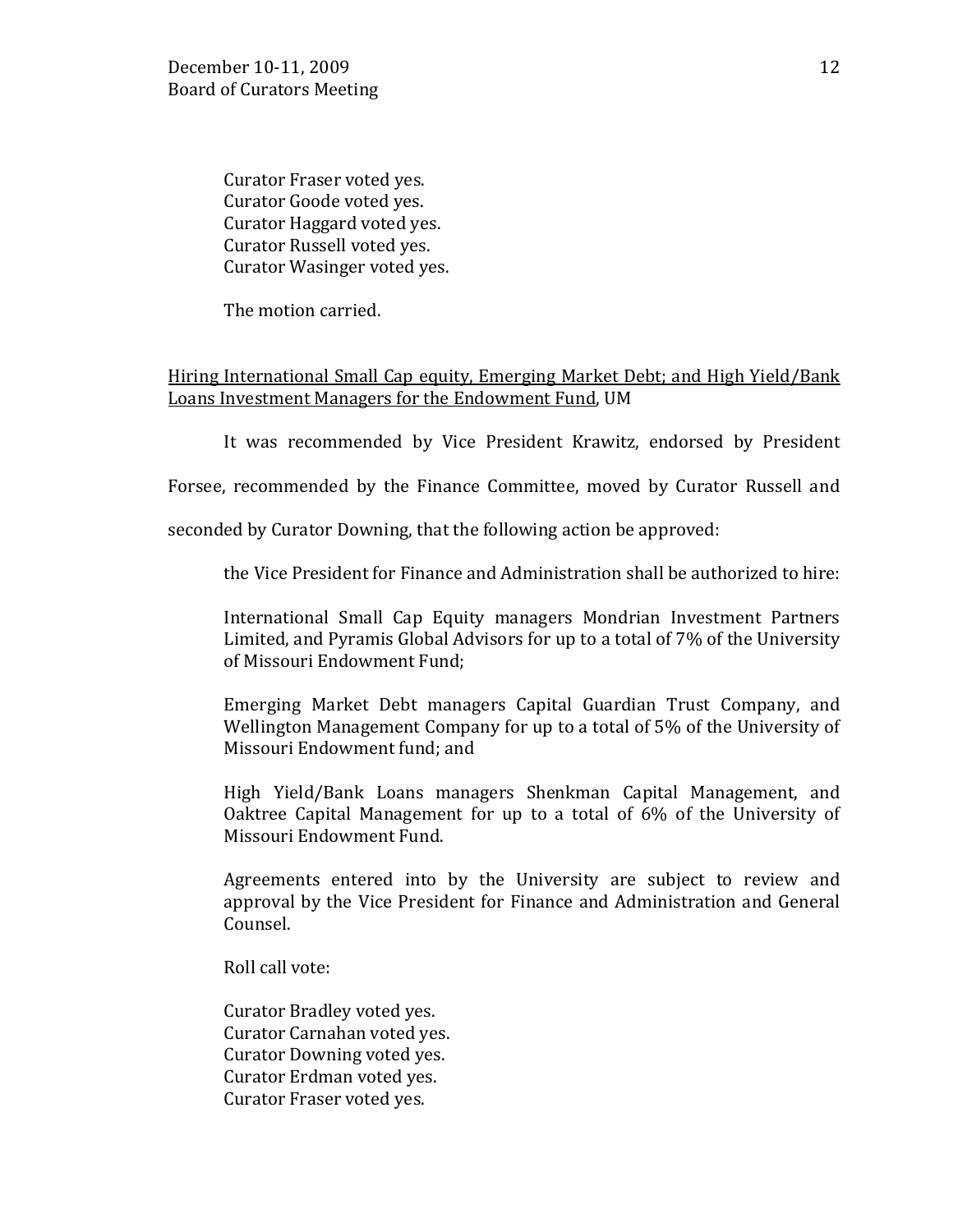Curator Goode voted yes. Curator Haggard voted yes. Curator Russell voted yes. Curator Wasinger voted no.

The motion carried with a vote of eight in favor and one opposed.

Development Support, Amendment to Collected Rules and Regulations 140.011 Investment Policy for Endowment Fund and New Gift Assessment Policy, UM

It was recommended by President Forsee and the Finance Committee, moved

by Curator Russell and seconded by Curator Goode, that the following amendments

to the Investment Policy for Endowment Fund be approved:

- a. Collected Rules and Regulations 140.011 Investment Policy for Endowment Fund, section D.1 shall be amended as follows: In addition to any amounts distributed pursuant to the spending formula in D.1., the President shall have the discretion to distribute from the endowment up to an additional 2% of the trailing 12-quarter average of the endowment's total market value to support internal endowment administration and development functions.
- b. No more than an additional one percent will be distributed without Board of Curators notification.
- c. The President shall have the discretion to implement a 0% to 5% assessment on gifts to support internal endowment administration and development functions.

Collected Rules and Regulations Financial Management Chapter 140: Investments 140.011 Investment Policy for Endowment Fund

Bd. Min. 12-6-91, Amended Bd. Min. 12-9-93; Amended Bd. Min. 11-14-94; Amended Bd. Min. 12-13-96; Amended Bd. Min. 9-26-97; 1-21-98; Revised 02-01-00; Amended Bd. Min. 7-13-00; Amended Bd. Min. 9-27-02; Amended Bd. Min 11-22-02; Revised 1-5-04; Amended Bd. Min. 9-9-04; Amended Bd. Min. 1-26-07; Amended Bd. Min. 2-6-09, Amended Bd. Min. 12-11-09.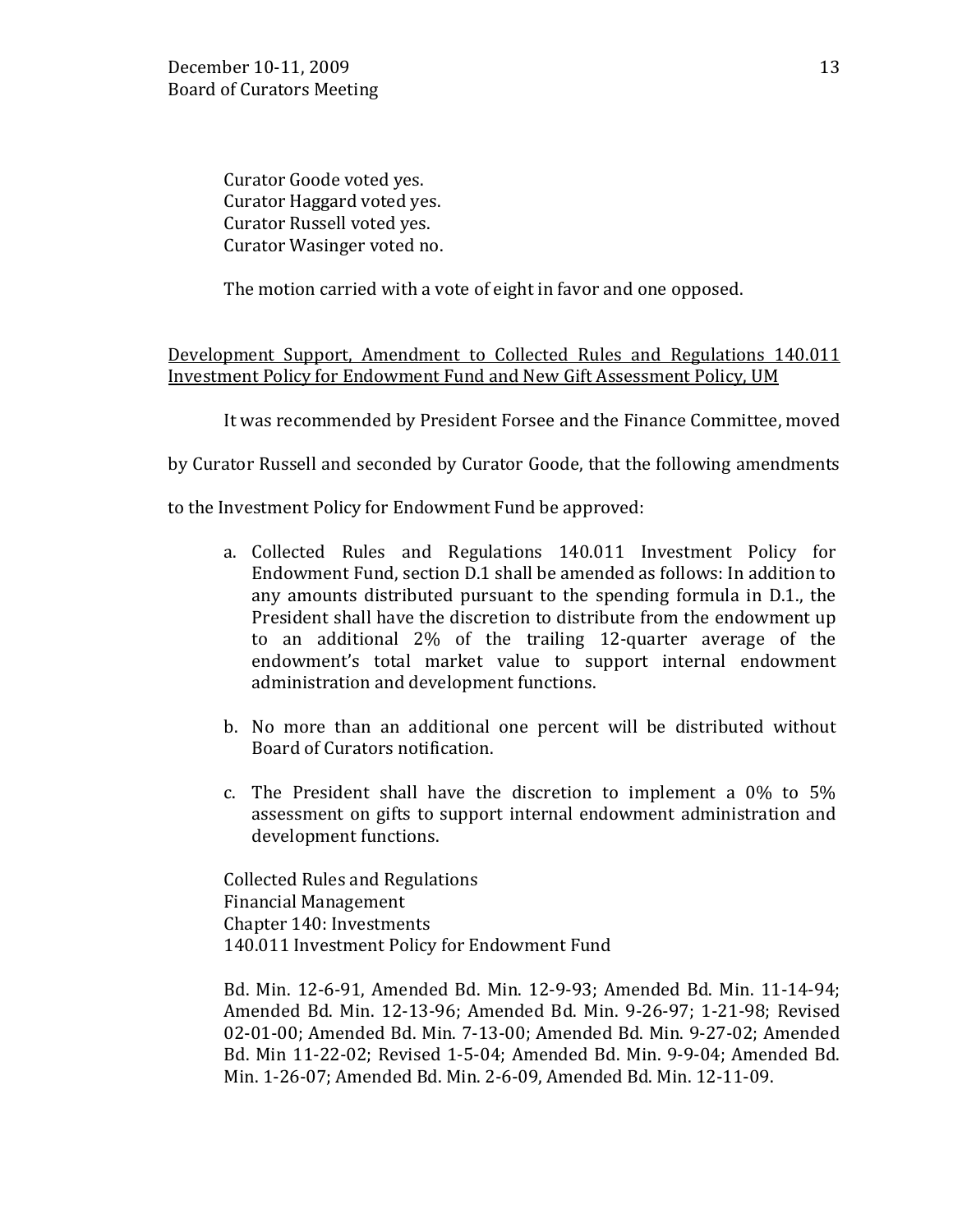A. **Introduction** -- The University's Endowment Fund includes all gifts, bequests and other funds directed to be used to support a University program in perpetuity. Some donors require such a commitment as a condition of their gift. (These donations are referred to as "true endowments.") Also, funds may be assigned to function as endowments by the Board of Curators or by University administration. (These funds are referred to as "quasi endowments.") Examples of activities supported by true and quasi endowments include:

- chairs, professorships, and lectureships
- scholarships
- research support
- unrestricted use

This Investment Policy is established to provide direction for the investment and management of the endowment assets.

B. **Responsibilities and Authorities --** The Board of Curators of the University of Missouri bears the ultimate responsibility for the management and oversight of endowment assets. The Board has delegated implementation of the Board's policies to the President of the University. The University officials with operating and supervisory responsibilities are the Vice President for Finance and Administration and the Treasurer.

**C. Objectives --** The primary objective of the management of the endowment assets is to ensure that the endowment fund supports continually the purposes established by the Board in conformance with donor stipulations. It is the objective of the University to achieve investment results over time that will i) support the purposes for which the endowment was established and ii) maintain the purchasing power of the endowment. In pursuing these objectives, compliance will be maintained with the fiduciary duties applicable to investments set forth in Section 105.688 of the Revised Statutes of Missouri, as the same may be amended from time to time.

# D. **Development of Investment Philosophy and Strategy**

1. **Spending Limits** -- The University Endowment Fund must be managed to provide ongoing support of endowed programs for perpetuity. The investment implication: a prudent approach to spending and reinvestment, using a spending formula, is necessary to provide protection against inflation over time. The spending formula to be used distributes annually 5% of a trailing 12-quarter average of the endowment's total market value, with the understanding that this spending rate over the long-term will not exceed total real return (return net of inflation) from investments. To achieve some uniformity in amounts to spend from one year to the next, the actual amount available to spend in any given year will not exceed 106% of the prior year's expenditure, or be less than 96% of the prior year's expenditure.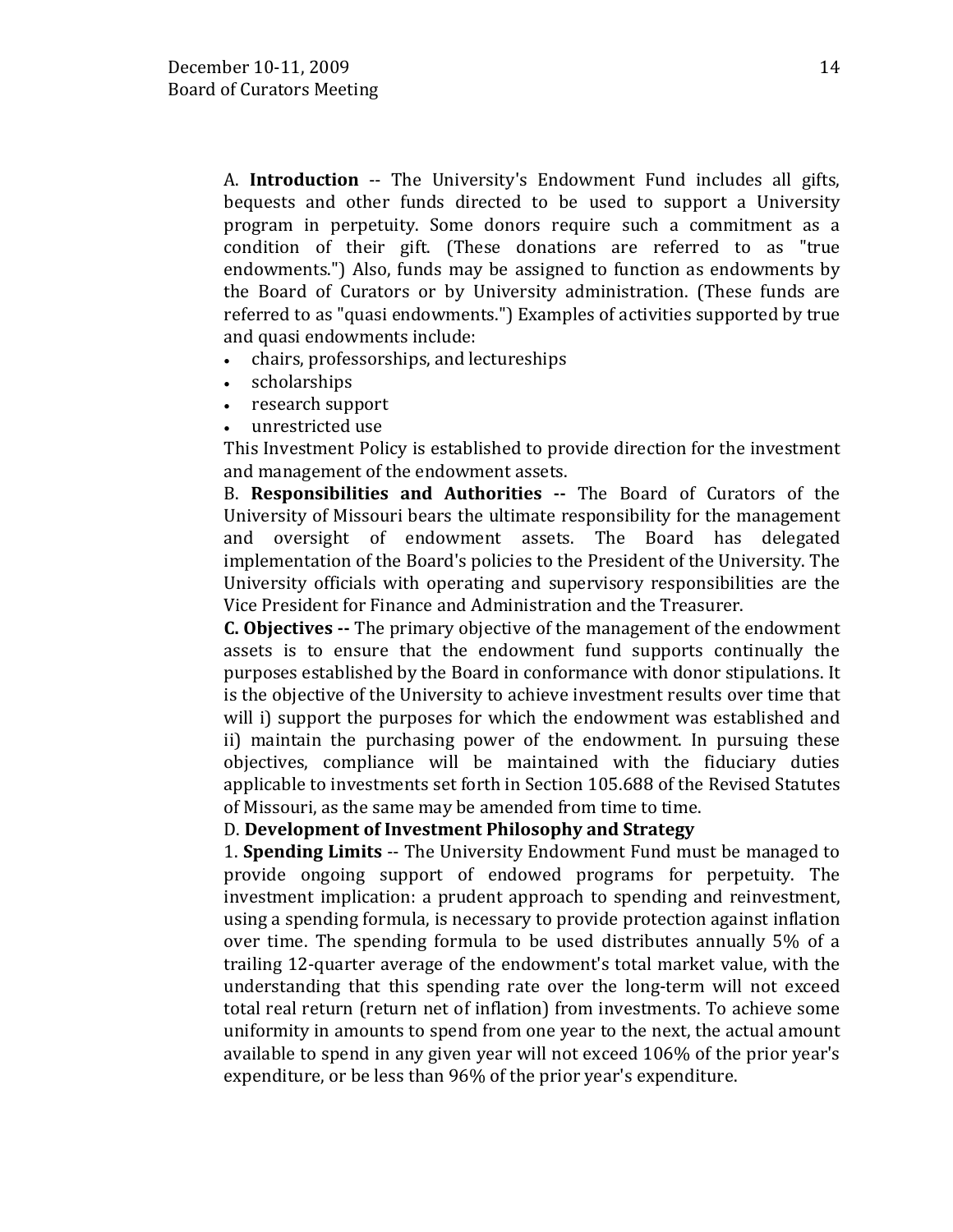a. In addition to any amounts distributed pursuant to the spending formula in D.1., the President shall have the discretion to distribute from the endowment up to an additional 2% of the trailing 12-quarter average of the endowment's total market value to support internal endowment administration and development functions.

Board discussion:

Curator Carnahan requested an annual report on this policy and requested that the curators receive advance notice of any changes or implementations.

For the benefit of donors, Curator Goode recommended that a letter providing a clear explanation of this new policy be sent to the university's donors.

Roll call vote:

Curator Bradley voted yes. Curator Carnahan voted yes. Curator Downing voted no. Curator Erdman voted yes. Curator Fraser voted yes. Curator Goode voted yes. Curator Haggard voted yes. Curator Russell voted yes. Curator Wasinger voted yes.

The motion carried by a vote of eight in favor and one opposed.

# 2009 Campus Master Plan Update for the Missouri University of Science and Technology

It was recommended by Chancellor Carney, endorsed by President Forsee,

recommended by the Finance Committee, moved by Curator Russell and seconded

by Curators Carnahan and Haggard, that:

the 2009 Missouri University of Science and Technology Campus Master Plan shall be approved, as on file with the minutes of this meeting.

Roll call vote: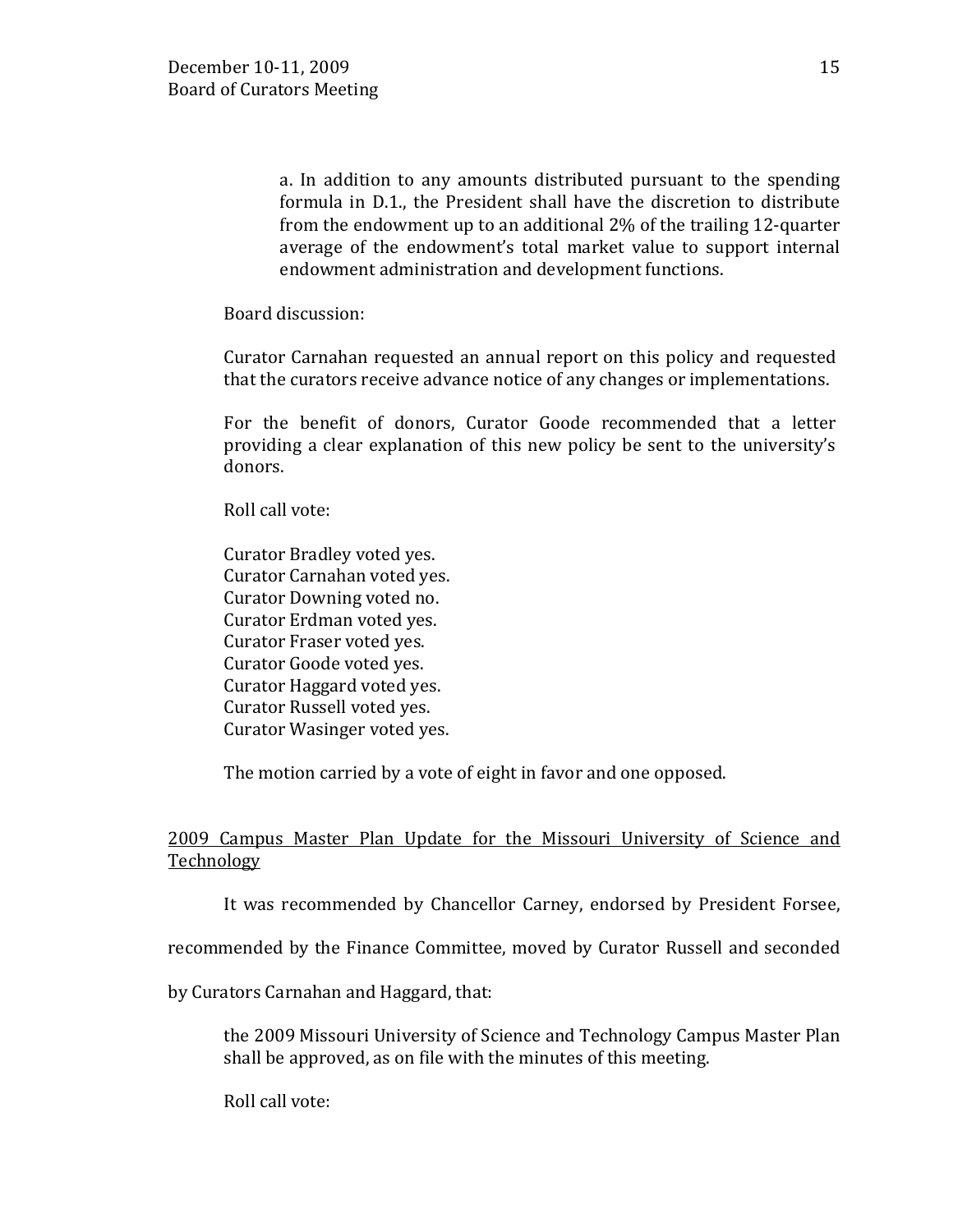Curator Bradley voted yes. Curator Carnahan voted yes. Curator Downing voted yes. Curator Erdman voted yes. Curator Fraser voted yes. Curator Goode voted yes. Curator Haggard voted yes. Curator Russell voted yes. Curator Wasinger voted yes.

The motion carried.

## 2009 Campus Master Plan Update for the University of Missouri-St. Louis

It was recommended by Chancellor George, endorsed by President Forsee,

recommended by the Finance Committee, moved by Curator Russell and seconded

by Curator Downing, that:

the 2009 University of Missouri-St. Louis Campus Master Plan shall be approved, as on file with the minutes of this meeting.

Roll call vote:

Curator Bradley voted yes. Curator Carnahan voted yes. Curator Downing voted yes. Curator Erdman voted yes. Curator Fraser voted yes. Curator Goode voted yes. Curator Haggard voted yes. Curator Russell voted yes. Curator Wasinger voted yes.

The motion carried.

### **Resources and Planning**

Committee Chairman Wasinger provided a recap of the December 10, 2009, Resources and Planning Committee meeting.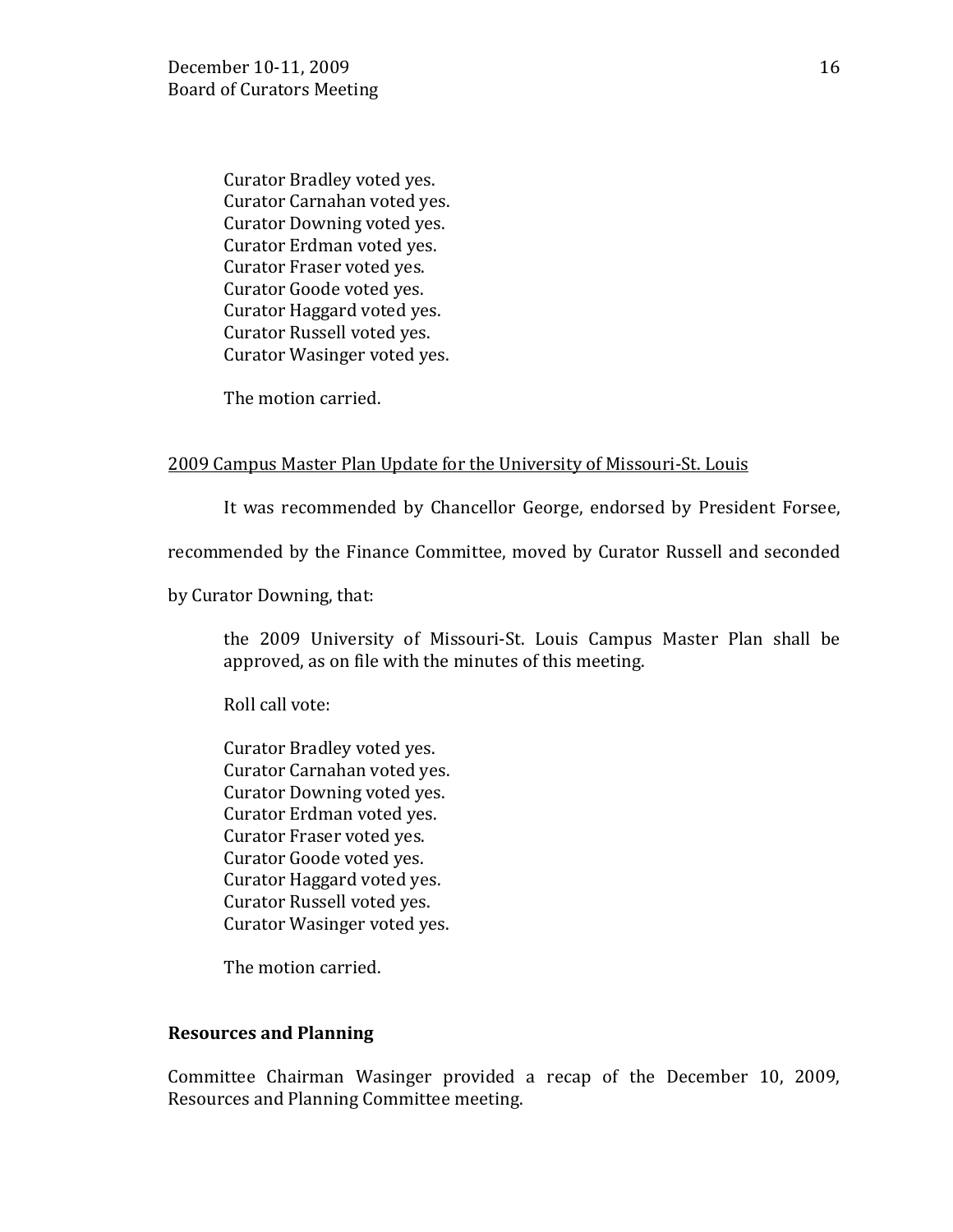# Information

1. Annual Report on Strategic Planning and Performance Measures

# On file for this report:

- Report slides
- Executive Summary of FY2009 UM President's Accountability Measures
- Guide to UM President's Accountability Measures
- MU Accountability Measures Update
- UMKC Accountability Measures Update
- Missouri S&T Accountability Measures Update
- UMSL Accountability Measures Update
- Executive Summary of the Audit Report on the President's Accountability Measurement System, November 25, 2009

# **General Business**

# Good and Welfare

Curator Wasinger stated support of Curator Carnahan's recommendation to encourage board-board interaction with other higher education institution's governing boards.

Curator Wasinger proposed conducting a joint meeting of the University of Missouri Board of Curators and the Truman State Board of Trustees in Hannibal, Missouri.

President Forsee suggested that there might be a benefit to a joint meeting with the Coordinating Board for Higher Education.

# Election of Board of Curators Chairperson, 2010

Upon the motion of Curator Goode, Curator Haggard was nominated to serve

as Chairperson of the Board of Curators for the term January 1, 2010, through

December 31, 2010. The nomination was seconded by Curator Fraser.

Roll call vote: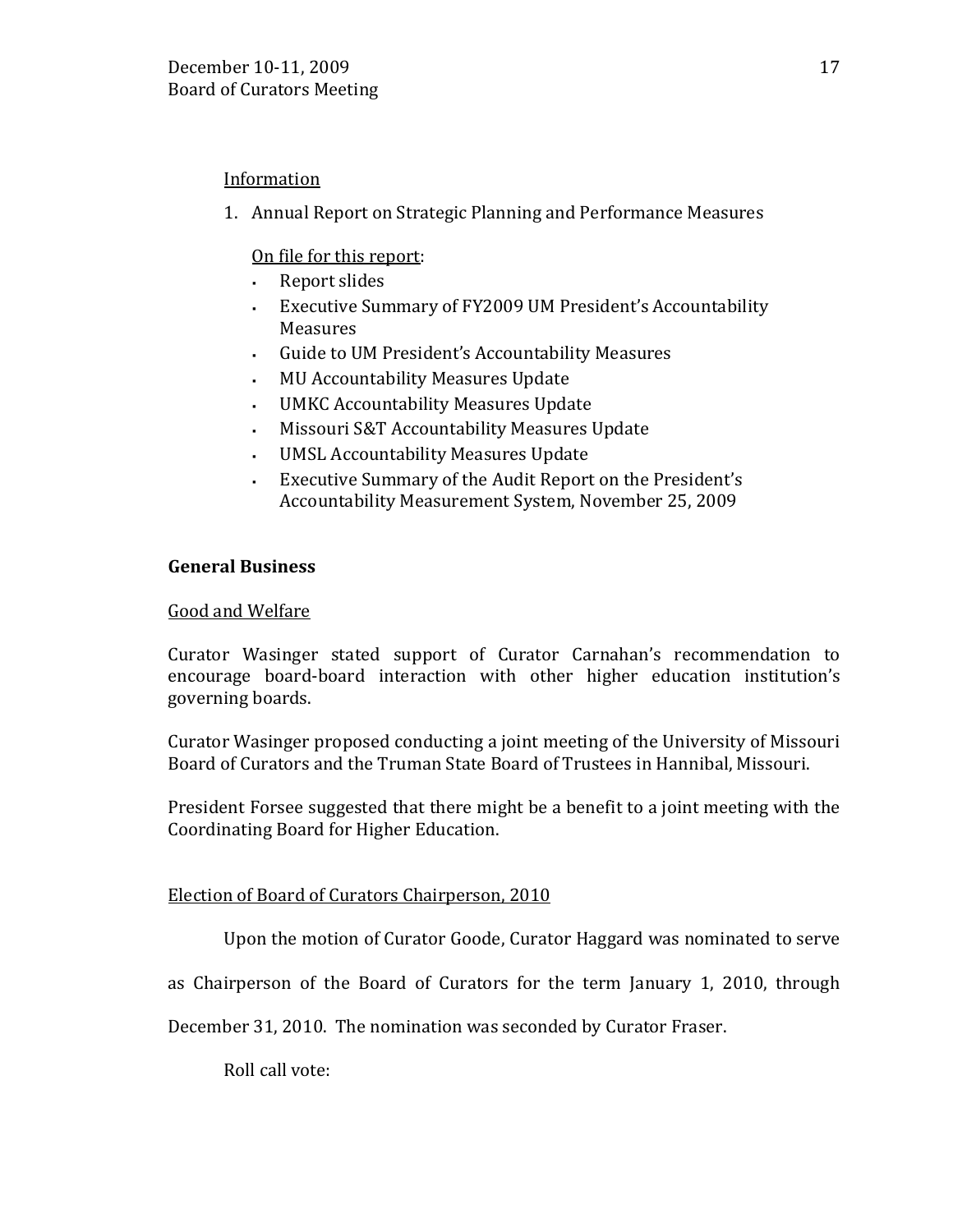Curator Bradley voted yes. Curator Carnahan voted yes. Curator Downing voted yes. Curator Erdman voted yes. Curator Fraser voted yes. Curator Goode voted yes. Curator Haggard voted yes. Curator Russell voted yes. Curator Wasinger voted yes.

The motion carried.

### Election of Board of Curators Vice Chairperson, 2010

Upon the motion of Curator Russell, Curator Erdman was nominated to serve

as Vice Chairman of the Board of Curators for the term January 1, 2010, through

December 31, 2010. The nomination was seconded by Curator Wasinger.

Roll call vote:

Curator Bradley voted yes. Curator Carnahan voted yes. Curator Downing voted yes. Curator Erdman was absent for the vote. Curator Fraser voted yes. Curator Goode voted yes. Curator Haggard voted yes. Curator Russell voted yes. Curator Wasinger voted yes.

The motion carried by a vote of eight and zero.

For the record, Curator Erdman accepted the nomination as vice chairman and expressed his appreciation to his fellow curators for their support.

### Board Officer Transition

Chairman Fraser presented Chairwoman-Elect Haggard with The University of Missouri, A Centennial History, a book by Jonas Viles. (Curator Lichtenegger began